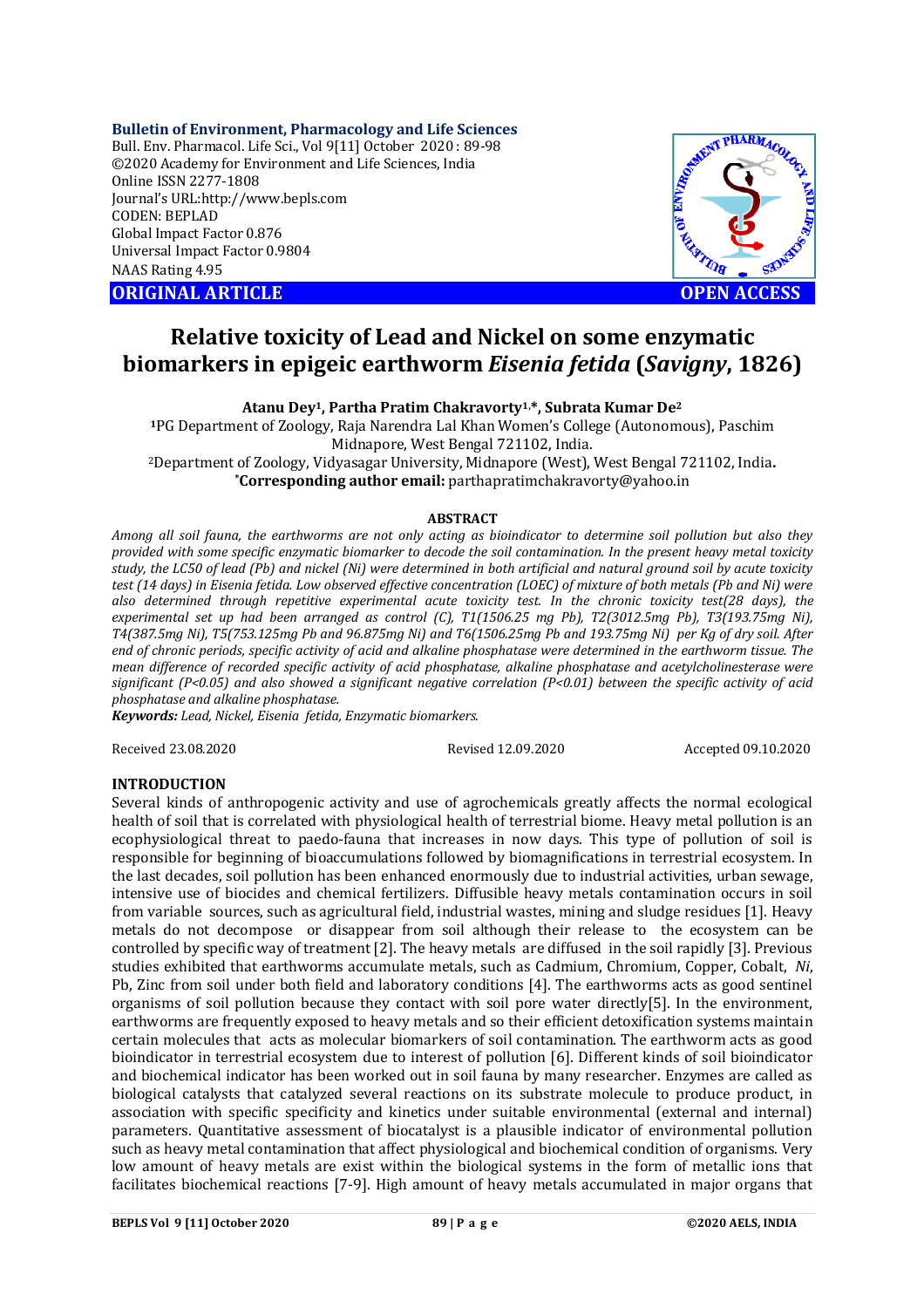alter the physiological homeostatic function including excess amount of reactive oxygen species had been created [10-12]. Few metal ions react with the -Oh and -SH groups of active site of enzyme leading to conformational changes and inhibit the formation of enzyme substrate complex[13]. Physiological activity of many enzymes including lysosomal hydrolytic enzymes are inhibited by heavy metals [14]. The distribution of both acid phosphatase (ACP) (EC 3.1.3.2) and alkaline phosphatase (ALP) (EC 3.1.3.1) are differing in the cellular and sub cellular localization. Lysosomal enzyme, ACP catalyzes the phosphomonoester substrates in acidic medium pH, 4.8. ALP is multifunctional enzyme, catalyzes phosphomonoester substrates in alkaline medium pH, 9.8. The specific activity of acid phosphatase (ACP) and alkaline phosphatase (ALP) is a biochemical indicator during hyperactivity of lysosomal digestion process that also involving with the metallic stress [15-16]. ACP is important lysosomal, marker enzyme and ALP is frequently occurs in the fraction containing plasmalemma. These enzymes are associated with the cell differentiation and growth of organisms. The ALP and ACP could be used as biomarkers to determine the pollution level and for detection of cellular damage after the treatment of metal contaminated fertilizer in *E. fetida* or for soil contamination surveys respectively [17-19]. Acetylcholinesterase (AChE, EC 3.1.1.7) is regarded as the vital cholinesterase in earthworms [20-21]. This is a major enzyme that helps neural transmission in nervous system and after neurotransmission occurs in cholinergic synapses then acetylcholinesterase hydrolyze the acetylcholine (neurotransmitter) into choline and acetate [22]. The pesticides mainly inhibit AChE such as Organophosphorus and carbamate. AChE in earthworms considered as vital enzymatic biomarker of pesticide pollution in soil [23-24].

This experiment was conducted to study the effect of selected heavy metals on the activity of acid phosphatase (ACP), alkaline phosphatase (ALP) and acetylcholinesterase (AChE). The present work has been done for evaluating the LC50 of Lead and Nickel in acute toxicity followed by chronic toxicity that determine the specific activity of acid phosphatase (ACP), alkaline phosphatase (ALP) and acetylcholinesterase (AChE) in *Eisenia fetida* after exposure with sublethal doses of lead, nickel and their combination of lowest observed effective concentration (LOEC) value.

## **MATERIALS AND METHODS**

## **Sample collection and culture**

*The sample specimens (Eisenia fetida,* red wiggler worm*) was collected from* WBCADC (*West Bengal Comprehensive Area Development Corporation*), Tamluk Project that is regulated under Panchayet & Rural Development Department, Govt. of West Bengal, India. The specimens has been cultured in vermicomposting pit in Raja Narendra Lal *Khan* Women's *College,* Gope Palace, P.O- Vidyasagar University, Dist: Paschim Midnapore, Pin: 721102. The vermiculture unit located in natural environment with shadow shade area. The vermicomposting cum cultural pit had been covered by fine meshed iron net to avoid unwanted contamination. The substrate medium consists of pesticide free fine ground soil with dried cow dung manure. Finely grinded soil particles was mixed with cow farmyard manure as 1:1 ratio and was used as the culture medium for the specimens [25]. The hand sorted cocoons became separated and cultured in a separate pots, those were used as experimental specimens later. The refined water has been used for maintaining moisture. The dust cow dung manure has been utilized as food for the growing test specimen and gave at a specific interval of time. The compost use as biofertilizer in the flower garden of this college. The *Eisenia fetida* are easily breed and culture at the Environmental Test Chamber in laboratory with different kinds of organic medium. Therefore, the species is very scientifically specific for ecophysiological and toxicological studies [26].

#### **Acute toxicity test**

Adult age synchronized *Eisenia fetida* worms (with visible clitellum) were blotted on filter paper and weighed individually. The worms were acclimated for 24 hrs after removal from the mother culture prior to experimental use, washed with redistilled water and then hold on wet filter paper in the dark environmental chamber at desirable temperature ( $28^{\circ}$ C ±0.5 $^{\circ}$ C) and humidity (60-65%). This process was allowed to defecation of gut contents [27]. Acclimated *Eisenia fetida* was used for the acute toxicity test in both artificial soil and natural ground soil medium. Age synchronized individual worm weighing about 270-290 mg was selected for exposure in this test. Experimental culture of specimens were done in inert polythene boxes (16 X 12 X 1 cm, total area, 192 cm<sup>2</sup>). The artificial soil was comprised (by dry weight) of 70% quartz sand, 20% kaolinite, and 10% finely sieved paddy husk, with the pH adjusted to 6.0  $\pm$  0.5 by the addition of calcium carbonate(CaCO<sup>3</sup>) [28-29]. The LC50 of lead(Pb) and nickel(Ni) was also determined in the ground soil. The LC50 of lead (Pb) and nickel (Ni) were determined in both artificial and natural ground soil as per acute toxicity test, OECD guideline 207 [30]. From pesticide free grassland, the collected soil samples were sun-dried, grinded and sieved as particle size of 0.25 mm that acts as the test medium or substrate. Individually Lead acetate trihydrate [(CH3COO)2Pb.3H2O] and *Nickel*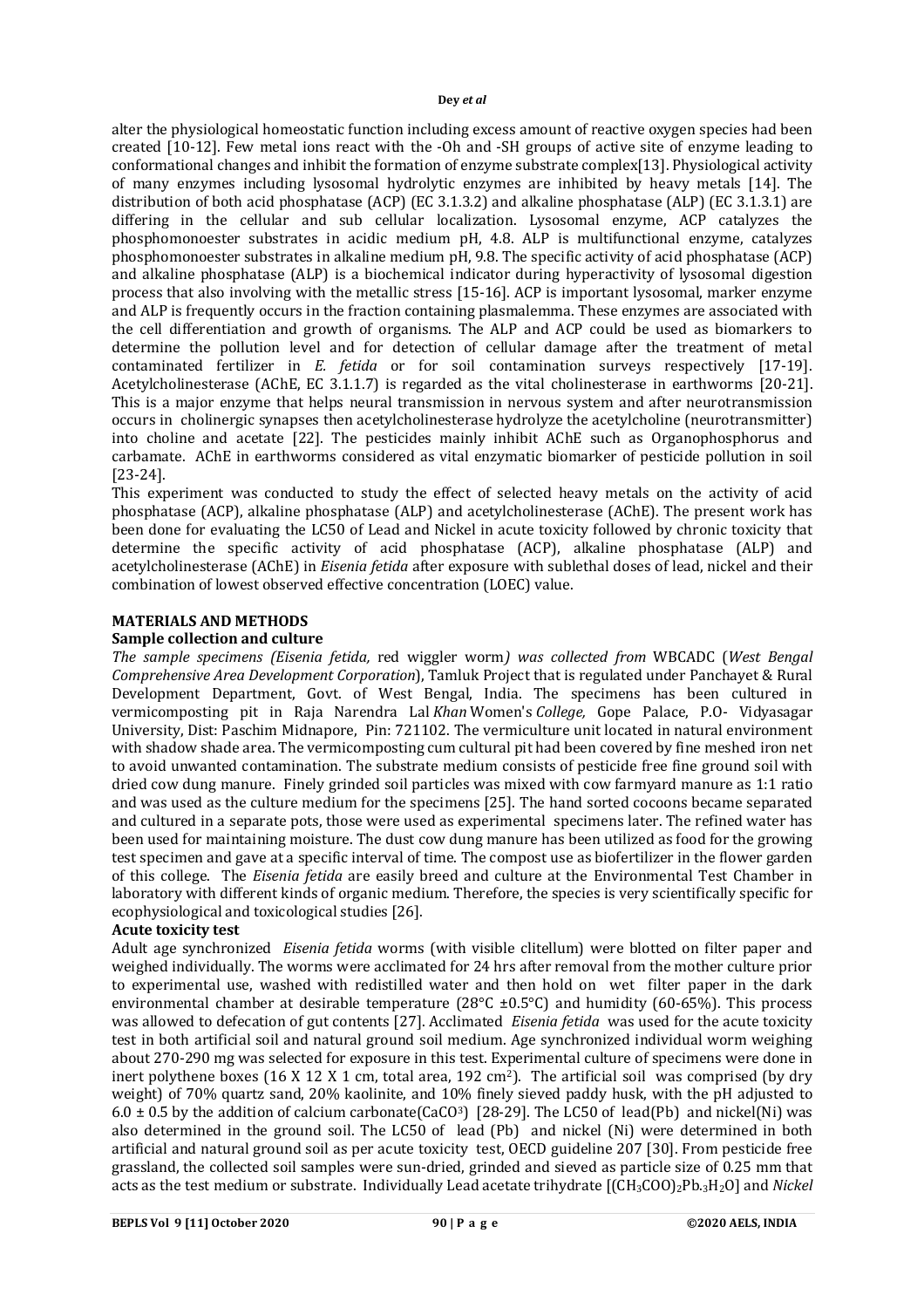*acetate tetrahydrate [*(CH3.COO)2Ni.4H2O)] are used for contamination of the experimental soil. Three replicates was kept up for each set of experiments together with control set simultaneously. The experimental inert boxes were remained as undisturbed for 48 hours before inoculation of worms for softening of medium and thermo-stabilization. Defecated and acclimated earthworms (10 pieces per box) were inoculated in each experimental boxes.

The experimental set up was performed in an Environmental Test Chamber at a constant temperature of  $28 \pm 0.5^{\circ}$ C and 60-65% relative humidity. The entire experiment was performed for three times [31]. The physiochemical parameters of both artificial soil and natural soil such as Organic carbon Content, moisture content, and pH were determined in constant room temperature and moisture content. Infrared Torsion balance moisture meter utilized for determination of moisture content of the soil [32]. The pH and organic carbon content of both soil were determined by the method of Piper [33] in stable temperature and moisture. Those specimens showed no observable evidence of life after every 7days of interval, even when poked with a blunt needle, were considered as dead and were removed from the box due to avoid unwanted contamination. The soil was checked at specific regular interval (weekly) for detection of moisture loss by weighing the test containers and replenished with redistilled water if required. After end of the study (14 days), the mortality were assessed by EPA probit analysis program 1.5 [34].

## **Chronic toxicity test**

The sublethal doses of LC50 of two selected heavy metals (Pb and Ni) were used individually and jointly for chronic toxicological study of bioaccumulation and metallothionein response in the above described specimen. The chronic toxicity test was performed in similar way as described above in acute toxicity test in ground soil for a period of 28 days of study. Very finely grinded (0.25 mm) and dried cow dung manure (5 g dry weight)) was added to the test soil medium weekly to provide food for the growing worms [26]. Two individual sub-lethal doses of lead (Pb), nickel (Ni), and combination of lead with nickel (Pb-Ni) were applied in ground soil, along with control (C) for determining the bioconcentration factor and metallothionein response. 25% (T1 -1506.25 mg) and 50% (T2 - 3012.5 mg) of the LC50 values of the lead (Pb) and 25% (T3 – 193.75 mg) and 50% (T4 – 387.5 mg) of the LC50 values of the nickel (Ni) were applied on garden soil (Kg) for metallic exposure. The test concentrations of heavy metals combination were determined after repetitive conduction of preparatory trial experiment. The lowest observed effective concentration (LOEC) for each metals was chosen for final experimentation [35]. The mixture of both heavy metals, lead and nickel was applied on soil (Kg) as 12.5% (T5 - 753.125 mg Pb and 96.875 mg Ni) and 25%(T6 – 1506.25 mg Pb and 193.75 mg Ni) of the LC50 values of the respective lead and nickel metals. The specimens were introduced in the experimental boxes, after that the boxes are placed in an Environmental Test Chamber and maintaining constant temperature of 28°C (±0.5°C) and 60-65% relative humidity. The earthworms were removed from the container after the end of chronic experimental period. The worms were cleanup with redistilled water followed by blotting with paper towels and then the worms were subjected for experimental findings.

#### **Instruments Used:**

| Instruments                | Company and Model No.                     |  |  |  |
|----------------------------|-------------------------------------------|--|--|--|
| Electronic Balance         | Mettler Toledo (New Classic MS)           |  |  |  |
| Environmental Test Chamber | <b>IIC-INSTIND</b>                        |  |  |  |
| Homogenizer                | Remi Electrotechnik Ltd (Type RQP-127/A). |  |  |  |
| Centrifuge                 | Remi Cooling Centrifuge (C-24BL).         |  |  |  |
| Spectrophotometer          | Systronics (UV-VIS Spectrophotometer 117) |  |  |  |

#### **Determination of acid phosphatase activity (ACP)**

The activity of acid phosphatase was measured as described by Walter and Schutt [36]. 250 mg fresh earthworm tissue was taken in homogenizing tube and subjected to homogenization in 5 ml normal saline. The homogenized sample was then centrifuged at 10000 rpm for 10 minutes at normal room temperature. 0.2 ml supernatant was taken in a test tube in which 1 ml acid buffer was added and mixed thoroughly. A blank was prepared by giving 0.2 ml of 0.7% saline to 1 ml acid buffer. The test tubes were keep in the incubator for 30 minutes at 37<sup>0</sup> C. After the incubation period, 2 ml of 0.1 N NaOH solution was added to the test tubes and were mixed absolutely. The amount of liberated p-nitrophenol in tissue sample mixture gives an intense yellow colour that was measured spectrophotometrically at 405 nm wave length after adjusting the absorbance of the blank. A standard curve was drawn with the known amount of paranitrophenyl phosphate in the same procedure and the values of liberated p-nitrophenol were determined from the standard curve.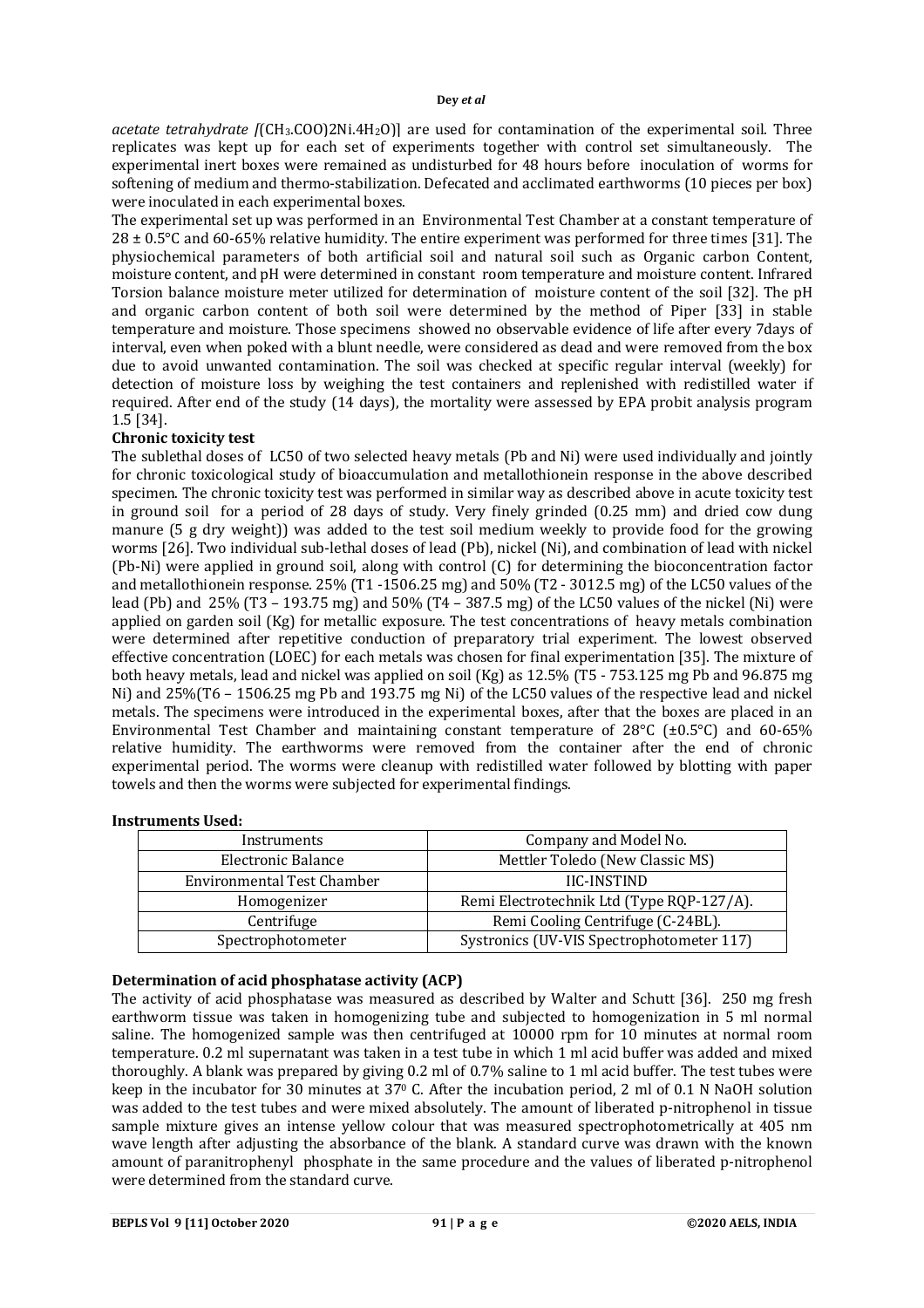Protein concentration of each sample was quantified by the Lowry's method. A standard curve was drawn using BSA and the amount of protein in our earthworm tissue was calculated from the liner regression equation based on the standard curve [37]. The acid phosphatase activity was finally expressed in μg pnp/mg of protein/30 mins.

## **Determination of alkaline phosphatase activity (ALP)**

The activity of alkaline phosphatase was measured as described by Walter and Schutt [36]. 250 mg fresh earthworm tissue was taken in homogenizing tube and subjected to homogenization in 5 ml normal saline. The homogenized sample was then centrifuged at 10000 rpm for 10 minutes at normal room temperature. 0.05 ml supernatant was taken in a test tube in which 2 ml alkaline buffer was added and mixed thoroughly. A blank was prepared by giving 0.05 ml of 0.7% saline to 2 ml alkaline buffer. The test tubes were keep in the incubator for 30 minutes at 37<sup>0</sup> C. After the incubation period, 10 ml of 0.05 N NaOH solution was added to the test tubes and were mixed absolutely. The amount of liberated pnitrophenol in tissue sample mixture gives an intense yellow colour that was measured spectrophotometrically at 405 nm wave length after adjusting the absorbance of the blank. A standard curve was drawn with the known amount of p-nitrophenol phosphate in the same procedure and the values of liberated p-nitrophenol were determined from the standard curve.

Protein concentration of each sample was quantified by the Lowry's method. A standard curve was drawn using BSA and the amount of protein in our earthworm tissue was calculated from the liner regression equation based on the standard curve [37]. The alkaline phosphatase activity was finally expressed in μg pnp/mg of protein/30 mins.

#### **Determination of acetylcholinesterase activity (AChE)**

The activity of acetylcholinesterase was measured as described by Ellman [38]. First seven segments from the anterior part of the surviving earthworms were separated and the tissue piece was homogenized in 10% (w/v) 0.1 M, phosphate buffer (pH 7.5) using a suitable homogenizer. The homogenized solution was centrifuged at 10,000g for 10 min and the supernatant was again centrifuged at 10,000g for 10 minutes at 4oC. The resultant supernatants were stored in ice and used for enzymatic assay. A Kinetic measurements were performed with acetylthiocholine iodide (substrate) and the reactions were performed in 300 µl of 0.1 M Phophate buffer, pH-8 containing 20 µl of 0.01 M DTNB  $[(5.5'-dithio-(2-nitrobenzoic acid)]$ , 20 µl 0f 0.075 M substrate and 10 µl tissue extracts. The whole reactants were thoroughly mixed and substrates were continued to be added untill a stable reading was recorded in spectrophotometer at 412 nm. After addition of the substrate again and again, the change in absorbance was recorded for total period of 10 mins at an interval of 2 mins. Change in absorbance reading per minute was thus determined. The acetylcholinestarase activity was finally expressed in nmoles thiocholine /min/mg of protein after estimation of protein content of the samples.

Protein concentration of each sample was quantified by the Lowry's method. A standard curve was drawn using BSA and the amount of protein in our earthworm tissue was calculated from the liner regression equation based on the standard curve [37]. The alkaline phosphatase activity was finally expressed in μg pnp/mg of protein/30 mins.

#### **Data analysis:**

The LC50 of individual metal was determined through probit analysis by EPA probit analysis program, version 1.5 [34] in 95% confidence limit of each metal. Statistical analyses for other measurements were performed by Statistical Package for Social Sciences (SPSS) version 20.0. After metallic exposure, the mean activity of acid, alkaline phosphatases and acetylcholinesterase were different significantly by the analysis of variance (ANOVA) followed by least significant difference (LSD) (P<0.05). The values of both phosphatases of earthworm tissue after the metallic exposure were analyzed by correlation and showed negative type of correlation (P<0.01).

#### **RESULTS AND DISCUSSION**

In our experiment, some important physicochemical parameters of both artificial and artificial soil had been determined which are given in table 1. The PH and organic carbon content of natural ground soil was slightly higher than artificial soil. But moisture content of ground soil was lower than artificial soil. The acute toxicity test was performed for 14 days to determine the LC50 of lead and nickel in both natural garden soil and artificial soil and the LC50 value were given in table 2. In this experiment nickel shows more toxic than lead in both soil experiment. On the other hand, both metals revealed more toxic in ground soil than artificial soil.

The acid phosphatase, alkaline phosphatase and acetylcholinesterase activity of *E. fetida* were determined after exposed to control (C), sub-lethal doses of Pb (T1 & T2), sub-lethal doses of Ni (T3 & T4), sub-lethal doses of Pb with Ni (T5 & T6). The activity of acid and alkaline phosphatases were significantly different among all sublethal doses of metallic treatments (P<0.05). Activity of acid and alkaline phosphatases per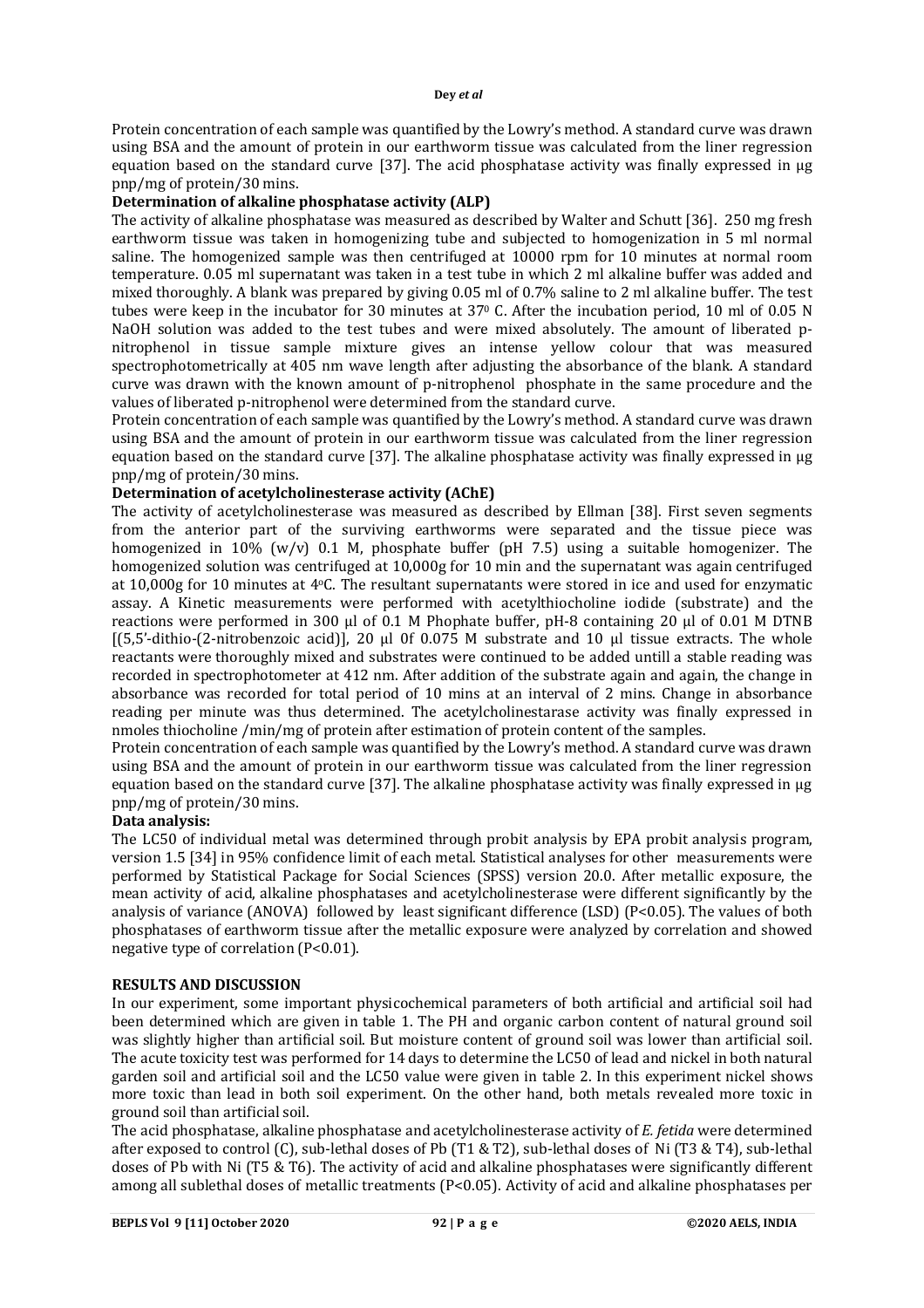mg of protein in all different treatment of soil was graphically represented in figure 1 and figure 2 respectively. The highest level of acid phosphatase activity was recorded in T4 and lowest was recorded in control set (C). Induction of acid phosphatase activity in worm was greater in nickel treated soil than the lead. The alkaline phosphatase activity was decreased in all metallic exposure than control set (C). The highest and lowest level of activity of alkaline phosphatase had been recorded in control set (C) and in T6 respectively. Inhibition of alkaline phosphatase activity in worm was greater in nickel treated soil than the lead. The activity of both phosphatases were more affected by combined treatment of lead and nickel comparatively than the treatment of metal intoxication individually, lead or nickel. Activity of Acetylcholinesterase (nmole thiocholine/min/mg protein) in all different metallic treatment of soil was graphically represented in figure 3. The activity of acetylcholinesterase was significantly different between the control set with the other sublethal doses of metallic treatments  $[P<0.05]$ . The acetylcholinesterase activity was clearly inhibited after lead and nickel exposure individually or their combination than control. Highest inhibitory effect was showed after intoxication of higher sublethal dose of lead (T2) and lowest inhibitory effect was showed after exposure of combined lower sublethal dose of lead and nickel (T5). During the combined treatment of lower sublethal doses of lead and nickel (T5 and T6), the inhibition of AChE activity was almost alike as after the treatment of individual sublethal dose of nickel (T3 and T4).

Generally biomarkers indicate any kind of pollutant exposure on a specific environment. Earthworm's biomarkers acts as new tools of environment to analyze the impact of soil pollutants on paedofauna. Several earthworm species acts as suitable bioindicator that detect metallic pollution in pedological system. The earthworm, *Eisenia fetida* is frequently applicable species in ecotoxicological experiment [24]. Biomarkers that deals with metal pollution such as Metallothionein induction have been thoroughly investigated. Generally other biomarkers (e.g., ACP, ALP, AChE) has been used in biomonitoring programs with vertebrates but little attention have been done in earthworm studies. The metal pollution has been interfere with the several physiological system such as digestive system, nervous system etc. Digestion and metabolism are essential part in the nutrition of animals. Both are sequential processes and maintained by several types of extra and intra cellular enzymes. Investigation of the physiological deviation from normal state made by the pollutants such as heavy metal can alter the enzymatic activity. Recent studies showed that environmental monitoring had been assessed quickly by use of enzymatic biomarkers and the increase or decrease of the activity of specific enzymes could detect a possible environment stress. The enzymatic activity acts as the excellent hallmark for potential biomonitoring out of the many biological devices to assess the metabolic alteration caused pollutants [39]. Several research had been explain alterations in the enzymatic activity were occurred (superoxide dismutase, catalase, gluthathione reductase and gluthathione peroxidise etc) in several organisms under metallic stress conditions and use of enzyme acts as efficient molecular biomarkers in evaluation of environmental impacts associated with heavy metals. The concentration of heavy metals in most groups of soil invertebrates were happened in the order as Pb>Cd>Cu. The activity of acid and alkaline phosphatase in the clam, *Scrobicularia plana* were altered with the treatment of heavy metals. Elevation of acid phosphatase activity indicates hyper activity of Lysosome that generally occurs in prenecrotic changes [40-45]. The lead acetate induce the histopathological changes in brain and hepatocytes in crucian carp along with the inhibition of neural enzymes. The acute and chronic exposures with metals, the activity of acid phosphatase became enhanced and decrease in alkaline phosphatase activity in *Viviparous bengalensis* [46-47]. Acid and alkaline phoasphatase became decreased and increased respectively after the exposure of insecticide and herbicide [26, 48]. But after the heavy metal stress (copper, mercury and cadmium), the activity of acid and alkaline phosphatase showed increased and decreased level respectively than control set of experiment on fresh water bivalve, *Lamellidens marginalis* and this observation support the present investigation [49-50]. The both enzymes, acid and alkaline phosphatases were showed a reverse image on their specific activity after the exposure of insecticide or herbicide and heavy metals (lead and nickel). AChE is main enzyme in neuronal system, that propagating impulses by the hydrolysis of acetylcholine [51]. The acetylcholinesterase activity had been altered in fish and birds after the exposure of cholinergic poisons [52]. Few metals inhibit the activity of AChE during nerve nerve inpule propagation [53]. In fish, both AChE and Catalase activities are inhibited by metallic exposure[54]. The inhibition of AChE in earthworms is indicating early warning of contamination of pesticides in soil that affect wildlife in terrestrial ecosystems. Several scientists established that AChE was affected in earthworms by the exposure of pesticides in both laboratory experiment and natural field experiment [25, 55- 58]. The AChE activity was strongly reduced by nickel intoxication in snails and lead acetate inhibit the activity of acetylcholinesterase [59-60]. In *Eisenia fetida*, the AChE activity became affected by nickel and greatly affected by nickel with diazinon [61]. In our experimental study, it is clear that acetylcholinesterase activity was inhibited after lead and nickel exposure individually or their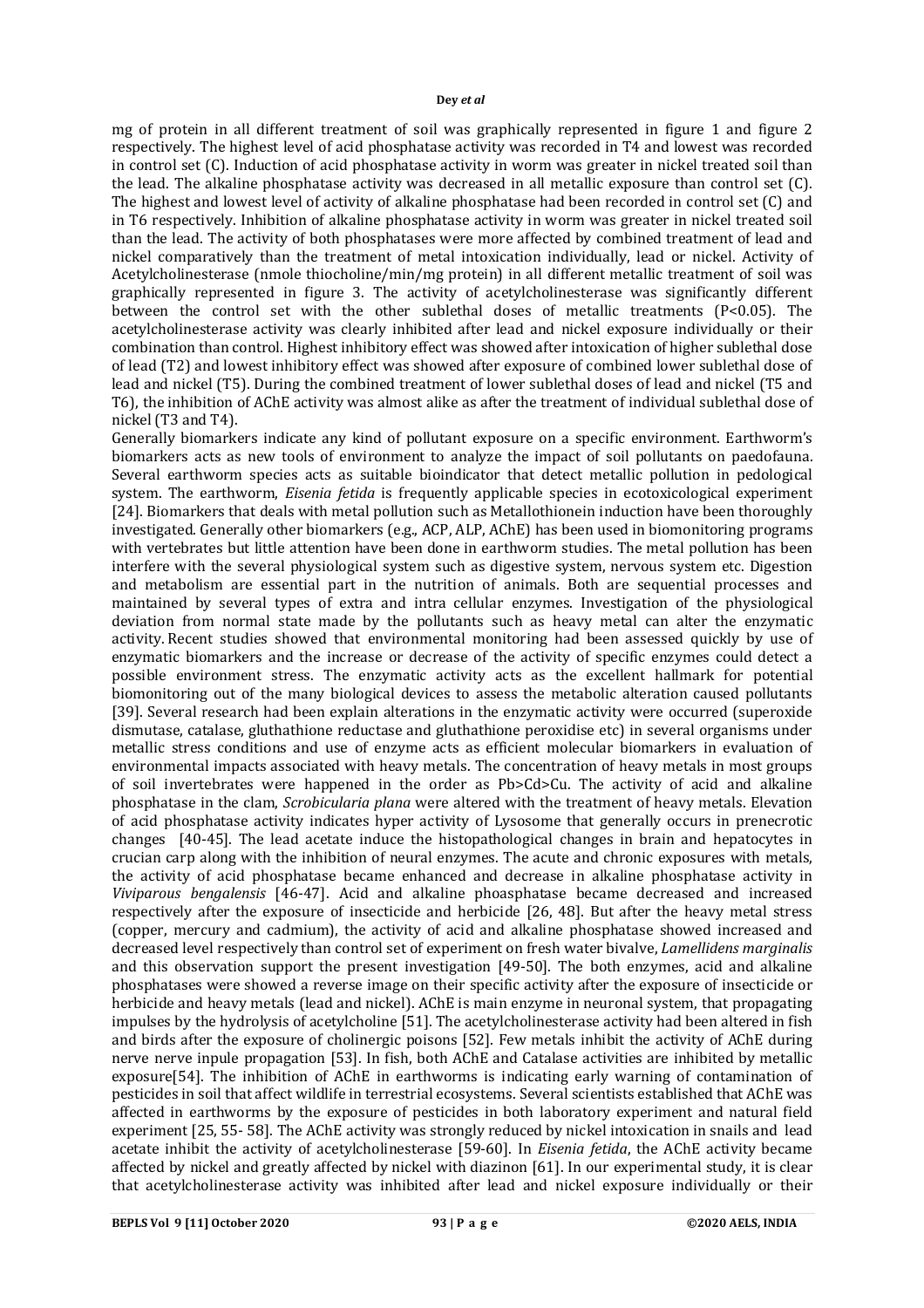combination and highest inhibition occurred after the application of lead exposure. During the combined treatment of lower dose of lead and nickel, the inhibition of AChE activity was nearly same as after the treatment of nickel intoxication that's why combined metallic exposure (lead with nickel) seems to be showed that synergistic inhibitory effect on the AChE activity.

| <b>Table 1:</b> Physicochemical parameters of the artificial soil and natural soil acts as test medium used in our |
|--------------------------------------------------------------------------------------------------------------------|
| experiment.                                                                                                        |

| Soil parameters        | <b>Artificial soil</b> | Natural soil |  |  |
|------------------------|------------------------|--------------|--|--|
| PН                     | 6.40                   | 6.80         |  |  |
| Organic Carbon Content | 0.76%                  | 0.88%        |  |  |
| Moisture               | 62.2%                  | 61.4%        |  |  |

|                     |                                                        | <b>rapic 2.</b> 2000 values of the two heavy inclus (ing) used in the ricute Fouring test.<br>$LC50(14 \text{ days}) (mg/kg)$ |                      |              |                    |                      |              |
|---------------------|--------------------------------------------------------|-------------------------------------------------------------------------------------------------------------------------------|----------------------|--------------|--------------------|----------------------|--------------|
| <b>Heavy metals</b> | Commercial compound                                    | <b>Artificial soil</b>                                                                                                        |                      |              | <b>Ground soil</b> |                      |              |
|                     |                                                        | <b>LC50</b>                                                                                                                   | 95% Confidence Limit |              | LC50               | 95% Confidence Limit |              |
|                     |                                                        |                                                                                                                               | Lower                | <b>Upper</b> |                    | Lower                | <b>Upper</b> |
| Lead(Pb)            | Lead acetate trihydrate<br>$[(CH3COO)2Pb3H2O]$         | 6250                                                                                                                          | 1.065                | 1.484        | 6025               | 0.755                | 1.994        |
| Nickel(Ni)          | Nickel acetate tetrahydrate<br>$[(CH3.COO)2 Ni.4H2O)]$ | 790                                                                                                                           | 0.137                | 0.183        | 775                | 0.135                | 0.179        |



Figure 1: Acid phosphatase activity of E. fetida exposed to control (C), sub-lethal doses of Pb (T1 & T2), sub-lethal doses of Ni (T3 & T4), sub-lethal doses of Pb with Ni (T5  $\&$ T6). Error bar represents the standard deviation.

**Table 2**: LC50 values of the two heavy metals (mg/kg) used in the Acute Toxicity test.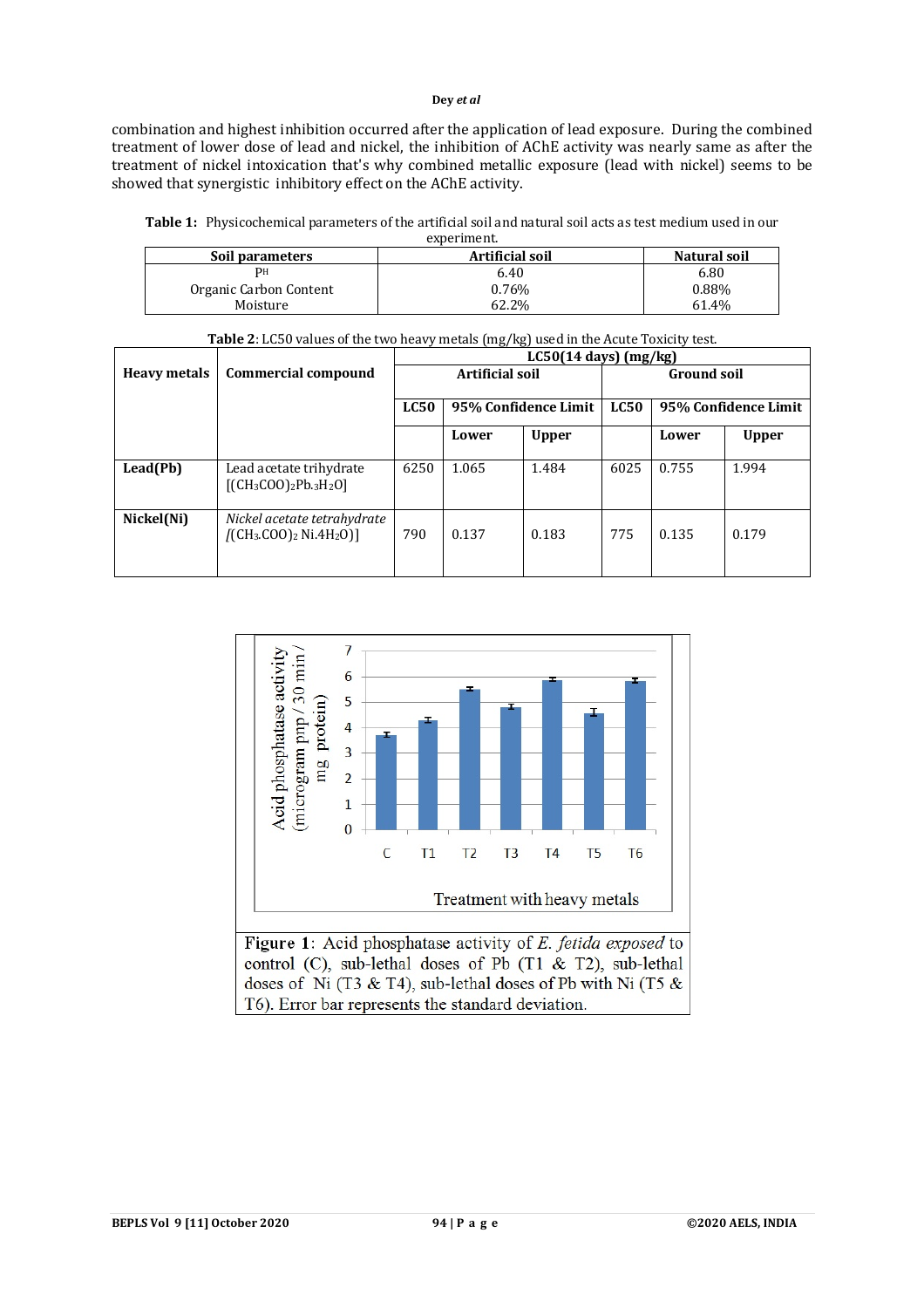

Figure 2: Alkaline phosphatase activity of E. fetida exposed to control (C), sub-lethal doses of Pb (T1 & T2), sub-lethal doses of Ni (T3 & T4), sub-lethal doses of Pb with Ni (T5  $\&$ T6). Error bar represents the standard deviation.



control (C), sub-lethal doses of Pb (T1  $\&$  T2), sub-lethal doses of Ni (T3 & T4), sub-lethal doses of Pb+Ni (T5 & T6). Error bar represents the standard deviation.

## **CONCLUSION**

In this experimental findings, it was clearly indicated that LC50 value of lead was higher than nickel, that means nickel was more toxic than lead. After the metallic exposure, it has been also established a negative correlation between the specific activity of both acid and alkaline phosphatases of earthworm's tissue. The activity of both acid and alkaline phosphatases of earthworm's tissue were increased and decreased respectively after treatment the soil with heavy metals and acts as biochemical and physiological biomarker to identify soil pollution. The effect of nickel was more effective than lead on both phosphatases. The combination of heavy metals had synergistic effect to the activity of both phosphatases than individual metal also. In case of acetylcholinesterase, lead showed highest inhibition than nickel but inhibitory effect on acetylcholinesterase by the combination of lower doses of lead and nickel were almost alike as nickel alone. So the enzymatic biomarker, acid phosphatase, alkaline phosphatase and acetylcholinesterase of *Eisenia fetida* could act as sensitive biological tools for the detection of metal contamination in terrestrial ecosystem.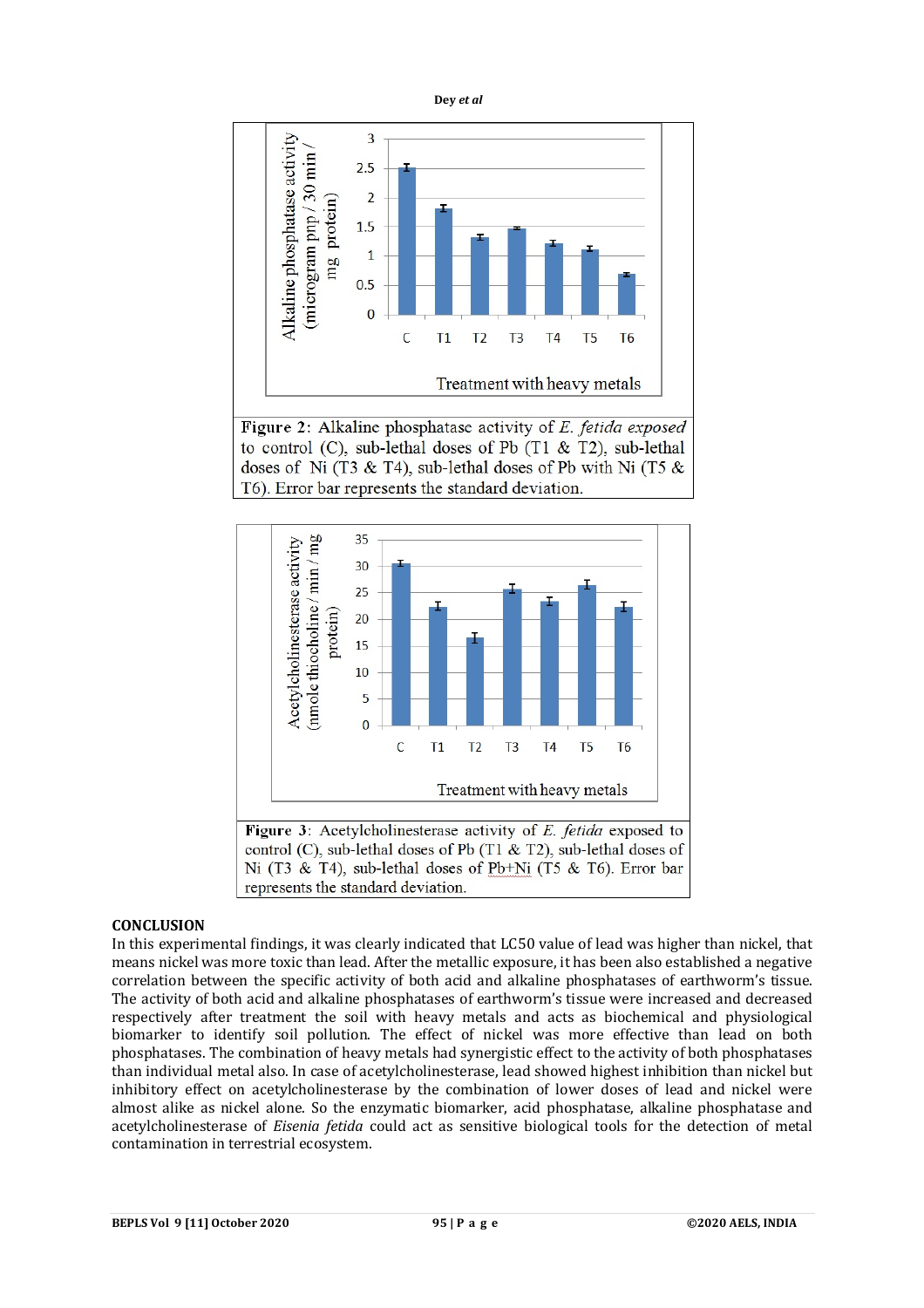## **CONFLICT OF INTEREST**

The authors declare that there are no conflicts of interest in the above specified investigation.

#### **ACKNOWLEDGEMENT**

Atanu Dey and Partha Pratim Chakravorty thankfully acknowledge the Principal of Raja N. L. Khan Women's College, Midnapore, West Bengal, India for providing us with the necessary laboratory facilities and other support those are associated with this regards. Atanu Dey acknowledge the *University* Scientific Instrumentation Centre (*USIC*) in Vidyasagar University, Midnapore, West Bengal, India for laboratory instrumental support.

#### **REFERENCES**

- 1. Wuana, R.A. & Okieimen, F.E. (2011). Heavy Metals in Contaminated Soils: A Review of Sources, Chemistry, Risks and Best Available Strategies for Remediation. International Scholarly Research Notices: Ecology - Hindawi, Article ID 402647, 20.
- 2. Brusseau, M.L. (1997). Transport and fate of toxicants in soils. *Soil Ecotoxicology*, J. Tarradellas, G. B., and D. Rossel, Eds., Lewis Publishers, New York, NY, USA., pp.33-53.
- 3. Lanno, R., Wells, J., Conder, J., Bradham, K. & Basta, N. (2004). The bioavailability of chemicals in soil for earthworms. Ecotoxicol. Environ. Saf., 57(1): 39–47.
- 4. Li, L., Xu, Z., Wu, J. & Tian, G. (2010). Bioaccumulation of heavy metals in the earthworm *Eisenia fetida* in relation to bioavailable metal concentrations in pig manure. Bioresource Technology., 101(10): 3430–3436.
- **5.** Kammenga, J.E., Dallinger, R., Donker, M.H., Köhler, H.R., Simonsen, V., Triebskorn, R. & Weeks, J.M. (2000). Biomarkers in terrestrial invertebrates for ecotoxicological soil risk assessment. Rev. Environ. Contam. Toxicol*.*, 164: 93–147.
- 6. Suthar, S., Singh, S. & Dhawan, S. 2008. Earthworm as bioindicators of metals (Zn, Fe, Mn, Cu: pb and Cd) in soils: is metal bioaccumulation affected by their ecological categories. Ecol. Eng., 32: 99–107.
- 7. Cohen, A., Nelson, H., Nelson, N. (2000). Metal-ion transporters— from yeast to human diseases. Madame Curie Bioscience Database [Internet], Landes Bioscience, Austin, Tex, USA.
- 8. Clemens, S. (2001). Molecular mechanisms of plant metal tolerance and homeostasis. Planta, 212(4): 475–486.
- 9. Ma, Z., Jacobsen, F. E., & Giedroc, D. P. (2009). Metal transporters and metal sensors: how coordination chemistry controls bacterial metal homeostasis. Chemical Reviews, vol. 109(10): 4644–4681.
- 10. Flora, S.J.S., Mittal, M. & Mehta, A. (2008). Heavy metal induced oxidative stress & it's possible reversal by chelation therapy. Indian Journal of Medical Research, 128(4): 501–523.
- 11. Rico, D., Mart´ın-Gonz´alez, A., D´ıaz, S., de Lucas, P., & Guti´errez, J. C. (2009). Heavy metals generate reactive oxygen species in terrestrial and aquatic ciliated protozoa. Comparative Biochemistry and Physiology :Toxicology and Pharmacology, 149(1):90–96.
- 12. Singh, R., Gautam, N., Mishra, A., & Gupta, R. (2011). Heavymetals and living systems: an overview. Indian Journal of Pharmacology, 43(3): 246–253.
- 13. Glusker, J.P., Katz, A.K., Bock, C.W. (1999). Metal ions in biological systems. The Rigaku Journal, 16(2): 381– 412.
- 14. Cheng, T. C. (1990). Effects of *in vivo* exposure of *Crassostrea virginica* to heavy metals on hemocyte viability and activity levels of lysosomal enzymes. Pathol. Mar. Sci. 513–524.
- 15. Bhargavan, P. and Salih, K. (2010). Haematological responses of green mussel Perna viridis (Linnaeus) to heavy metals copper and mercury. Ph.D thesis submitted to Cochin University of Science and Technology, Kochi, India. pp 22-23.
- 16. Sadasivam, S. & Manickam, M. (2015). Biochemical methods. New age international publishers. Third edition. pp 111.
- **17.** Ram, R. N. & Sathyanesan, A. G. (1985). Mercuric chloride, cythion and ammonium sulfate induced changes in the brain, liver and ovarian alkaline phosphatase content in the fish Channa puntae- tus. Envir. Ecol. 3: 263- 268.
- 18. Basaglia, F. 2000. Isozyme distribution of ten enzymes and their loci in South American lungfish, Lepidosiren paradoxa (Osteichtyes, Dipnoi). Comp. Biochem. Physiol. Part B 126: 503–510.
- 19. Ukpabi, C. F., Akubugwo, E. I., Ibiam, U. A., Agbafor, K. N., Ezeigbo, R. O. & Wogu, C. (2013). Fertilizer Application Effect on Heavy Metal Composition and Biochemical Responses of *Earthworm Eisenia Fetida* (Savigny) in a Sandy Farm Soil. American Journal of Biochemistry. 3(3): 74-79
- 20. Rault, M., Mazzia, C. & Capowiez, Y. (2007). Tissue Distribution and Characterization of Cholinesterase Activity in Six Earthworm Species. Comparative Biochemistry and Physiology Part B : Biochemistry & Molecular Biology, 147: 340-346.
- 21. Lionetto, M.G., Calisi, A. & Schettino, T. (2012). Chapter 16. Earthworm Biomarkers as Tools for Soil Pollution Assessment. In: Hernandez-Soriano, M.C., Ed., Soil Health and Land Use Management , InTech, Italy.
- 22. Soreq, H. & Zakut, H. (1993). Human Cholinesterase and Anticholinesterase. Academic Press, New York.<br>23. Calisi, A., Lionetto, M.G. & Schettino, T. (2011). Biomarker Response in the Earthworm Lumbricus te
- 23. Calisi, A., Lionetto, M.G. & Schettino, T. (2011). Biomarker Response in the Earthworm Lumbricus terrestris Exposed to Chemical Pollutants. Science of the Total Environment. 409: 4456-4464.
- 24. Scott-Fordsmand, J.J., Weeks, J.M. (2000). Biomarkers in earthworms. Reviews of *Environmental Contamination and Toxicology*. 165:117-159.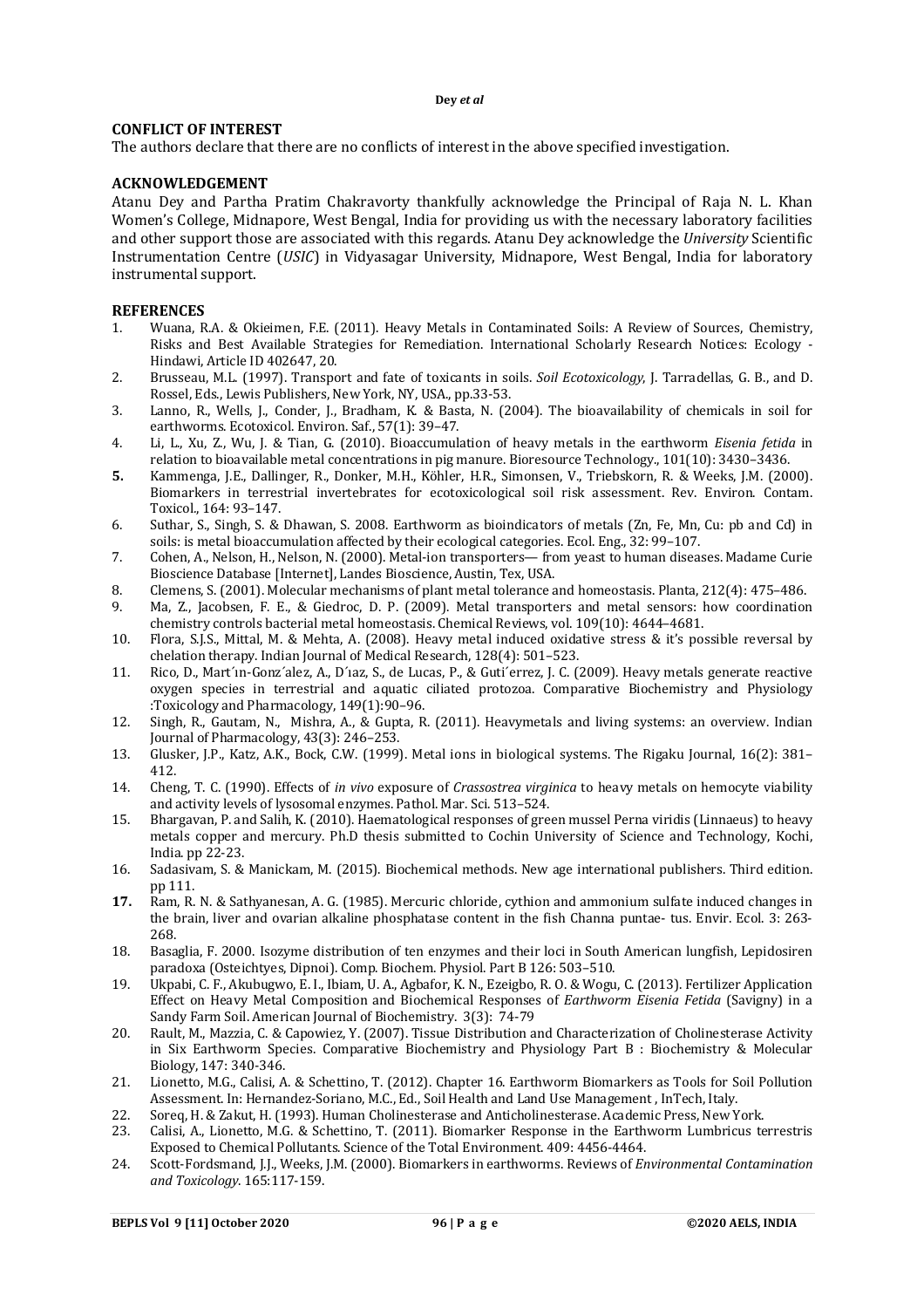- 25. Ismail, S.A. (1997). Vermicology-the Biology of Earthworms. Orient Longman.
- 26. Chakravorty, P. P., Mandal. S. and Kundu. J. K. (2017). Relative Toxicity of two Selected Fungicides on Acid Phosphatase and Alkaline Phosphatase activity of Epigeic Earthworm Eisenia Fetida (Oligochaeta) World Wide Journal of Multidisciplinary Research and Development. 4(2): 14-17.
- 27. Rathi, V., Sambyal, S.S., Kulshreshtha, H. & Satvat, P.S. (2011). Heavy metal bioaccumulation by *Eisenia fetida*, cynodon dactylon and Vigna radiata in single, bi and tri-metal soil systems. International Journal of Technology And Engineering System(IJTES) 23.
- 28. De Silva, P.M.C.S. and van Gestel, C.A.M. (2009). Development of an alternative artificial soil for earthworm toxicity testing in tropical countries. Applied Soil Ecology. 43: 170–174.
- 29. Sanyal, S., Dasgupta, R., Kaviraj, A., & Chakravorty, P.P. (2015). Comparative toxicity studies of four pesticides on the epigeic earthworm *Perionyx excavatus* in two different soil media. EM International. 34(1): 47-51.
- 30. OECD, (1984). Guideline for testing of chemicals No. 207, Earthworm Acute Toxicity Test. Organization for Economic Co-operation and Development. Paris, France.
- 31. Dasgupta, R., Chakravorty, P.P. & Kaviraj, A. (2010). Studies on relative toxicities of six insecticides on epigeic earthworm, Perionyx excavates. Bull. Environ. Contam. Toxicol*.* 85: 83-86.
- 32. Chakravorty, P.P. (1990). Studies on the ecological hazards and residual toxicity of some insecticide on nontarget soil micro arthropod fauna. PhD Thesis. Visva-Bharati University, Santiniketan. pp 268-270.
- 33. Piper, C.S. (1942). Soil and Plant Analysis. Hans Publ. Bombay. pp368.
- 34. US EPA, (2006). Statistical analysis for biological methods. Available at <http://www.epa.gov/nerleerd> /stat2.htm . Ecological exposure research division, US EPA.
- 35. Todorova, K., Velcheva, I., Yancheva, V., Stoyanova, S., Petrova, S. & Georgieva, E. (2015). Effects of nickel and its combination with other heavy metals (cd, pb, zn) on common carp (*Cyprinus carpio* Linnaeus, 1785). Trakia Journal of Sciences, 13(2): 324-328.
- 36. Walter, K. & Schutt, C. (1974). Acid and alkaline phosphatase in serum. In: Bergmeyer, H. U. (ed.), Verlag Chenie Weinheim, Methods of Enzymatic analysis. Academic Press Inc, New York, pp 856-864.
- 37. Lowry, O.H., Rosebrough, N.J., Farr, A.L. & Randall, R. J. (1951). Protein Measurement with the Folin Phenol Reagent. J. Biol. Chem*.* 193: 265-275.
- 38. Ellman, G.L., Courtney, K.D., Andres, V., & Jr, Featherstone, R.M. (1961). A new and rapid colorimetric determination of acetylcholinesterase activity. Biochem Pharmacol. 7: 88–95.
- 39. Filimon, M.N., Nica, D.V., Ostafe, V., Bordean. D.M., Borozan, A.B., Vlad, D.C. & Popescu. R. (2013). Use of enzymatic tools for biomonitoring inorganic pollution in aquatic sediments: a case study (Bor, Serbia). Chem Cent J*.* 7(1): 59
- 40. Bocchetti, R., Fattorini, D., Pisanelli, B., Macchia, S., Oliviero, L., Pilato, F., Pellegrini, D. & Regoli, F. (2008). Contamination accumulation and biomarker responses in caged mussels, Mytilus galloprovincialis, to evaluate bioavailability and toxicological effects of remobilized chemicals during dredging and disposal operations in harbour areas. Aquatic Toxicology. 89: 257-266.
- 41. Cogo, A.J.D., Siqueira, A.F., Ramos, A.C., Cruz, Z.M.A. & Silva, A.G. (2009). Utilização de enzimas do estresse oxidativo como biomarcadoras de impactos ambientais. Natureza on line. 7(1): 37-42.
- 42. Heikens, A., Peijnenburg, W.J.G.M. & Hendriks, A.J. (2001). Bioaccumulation of heavy metals in terrestrial invertebrates. Environmental Pollution. 113(3): 385- 393.
- 43. Alnuaimi, M.M., Saeed, I.A. & Ashraf, S.S. (2012). Effect of various heavy metals on the enzymatic activity of E. coli alkaline phosphatase. Int J Biotechnol Biochem 8: 47–59.
- 44. Novikoff, A.B. (1961). The cells (Eds. J. Brachent and A.P. Mirsky) New York, Academic Press, 423.
- 45. De Duve, C. (1968). In lysosomes a new group of cytoplasmic particles. Subcellular particles edited by T. Hayashi, Renald Press, New Yo4k, 128.
- 46. Khan, S. A., Liu. X. & Shah, B. R. (2014). Impact of acute toxicity of lead acetate on the level of essential trace metals and histopathological changes in crucian carp. (*Carassius auratus gibelio*) The Journal of Animal & Plant Sciences. 24(5): 1018-7081.
- 47. Alam, S.M. (1984). Some aspects of physiology of *Viviparus bengalensis*. Ph.D. Thesis. Marathwada University. Aurangabad (M.S., India).
- 48. Chakravorty, P.P. (2015). Chronic toxicity of cypermethrin, a pyrethroid insecticide to epigeic earthworm eisenia fetida. International Journal of Current Research*.* 07: 17693-17696.
- 49. Sonawane, S.M. (2017). Effect of Heavy Metals on Lysosomal Enzyme Alkaline Phosphatase Activity of Bivalve *L. marginalis.* IOSR Journal Of Pharmacy. 7: 53-58.
- 50. Sonawane, S.M. (2017). Effect of Heavy Metals on Lysosomal Enzyme Acid Phosphatase Activity of Bivalve L. marginalis. International Journal of Engineering Science Invention*.* 6(8): 65-70.
- 51. Thompson, C.M. & Richardson, R.J. (2004). Anticholinesterase insecticides, In: Pesticide Toxicology and International Regulation, Marrs, T. C. and Ballantyne, B. (Eds.), John Wiley & Sons, West Sussex, England, 89- 127.
- 52. Greig-Smith, P.W. (1991). Use of cholinesterase measurements in surveillance of wildlife poisoning in farmland. In: Cholinesterase inhibiting insecticides: Their impact on wildlife and the environment*.* Mineau P (Ed.), Elsevier, Amsterdam, The Netherlands. pp. 127-150.
- 53. Heywood, R., James, R.W., Street, A.E., Rudd, C.J., & Barry, P.S.I. (1978). In vitro and in vivo study of the ability of the tetraethyl lead to inhibit cholinesterase activity. Toxicology Letters*.* 2: 11-16.